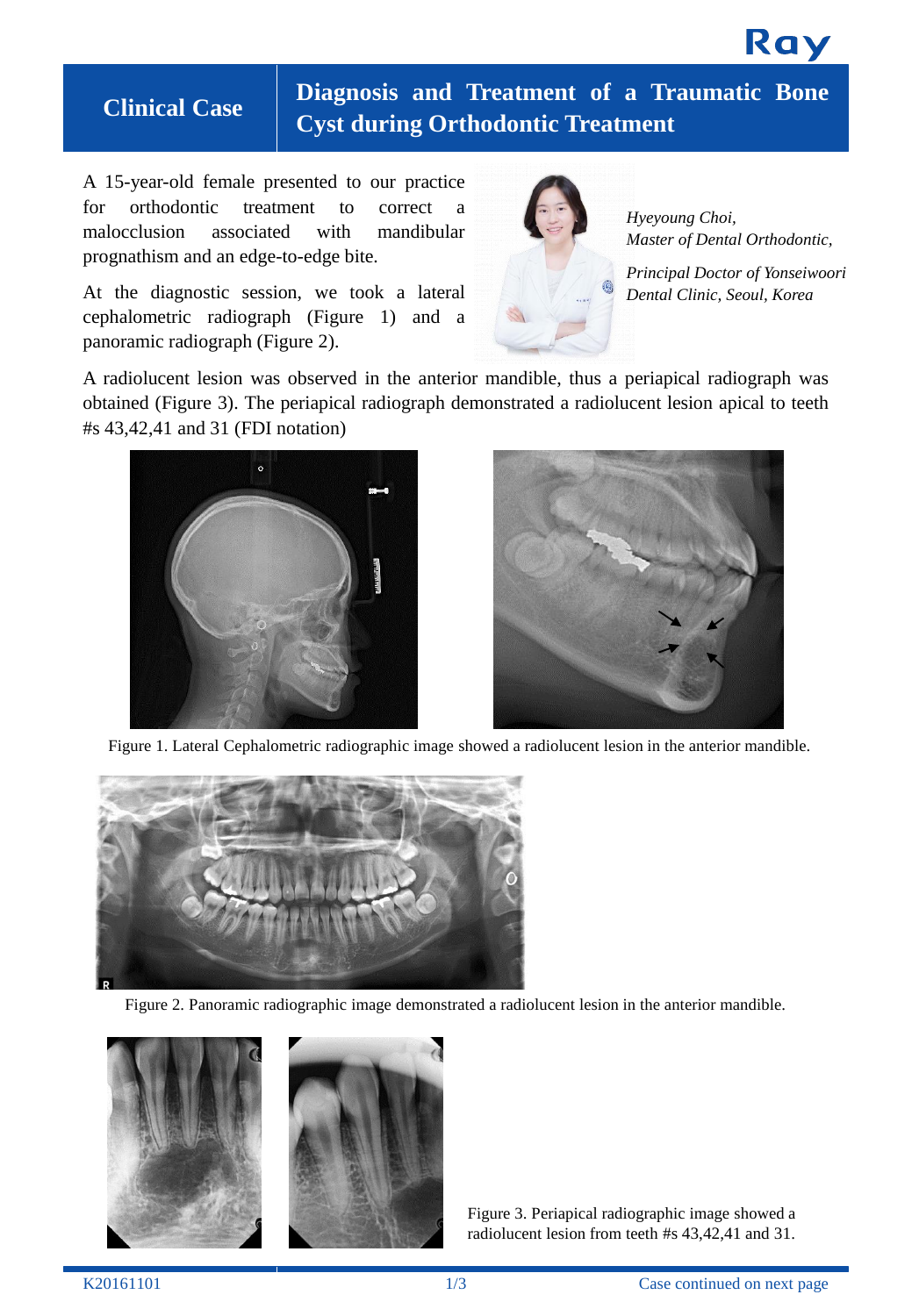A CBCT scan was obtained and demonstrated the volumetric dimensions of the lesion (Figure 4). Percussion testing was unremarkable for teeth #s 43,42,41 and 31. All teeth tested vital and the patient denied any past traumatic history.

Based upon the patient's age and location of the lesion a simple bone cyst (traumatic bone cyst) was included in the primary differential diagnosis,. The patient was referred to an oral and maxillofacial surgeon for further evaluation. A hard tissue biopsy was obtained and histological examination confirmed the diagnosis of a simple bone cyst. A simple bone cyst is a common condition with a low recurrence rate. The patient and parents were informed that the vitality of the teeth should be monitored and endodontic therapy should be considered if deemed necessary.

Two months after the biopsy, orthodontic treatment of the maxillary arch was initiated, followed by treatment of the mandibular arch. Throughout treatment, pulp vitality and periapical status of the teeth #s 43,42,41 and 31 were assessed with ice and percussion tests, respectively. The patient remained asymptomatic throughout orthodontic treatment, with no spontaneous pain or sensitivity associated with the mandibular incisors.



Figure 4. CBCT scan showed the volume of lesion.

Ten months after biopsy and curettage of the cyst a CBCT scan and a Panoramic radiograph were obtained to evaluate intra-bony healing as well as assessment of orthodontic treatment. Overall, normal lamina dura and the PDL spaces were visualized on #s 43,42,41 and 31.

The CBCT scan clearly demonstrated an increased radiopacity in the affected region, suggesting good bony fill and satisfactory post operative healing (Figure 5). Mobility, percussion and ice tests remained negative, and the patient denied any pain or sensitivity.